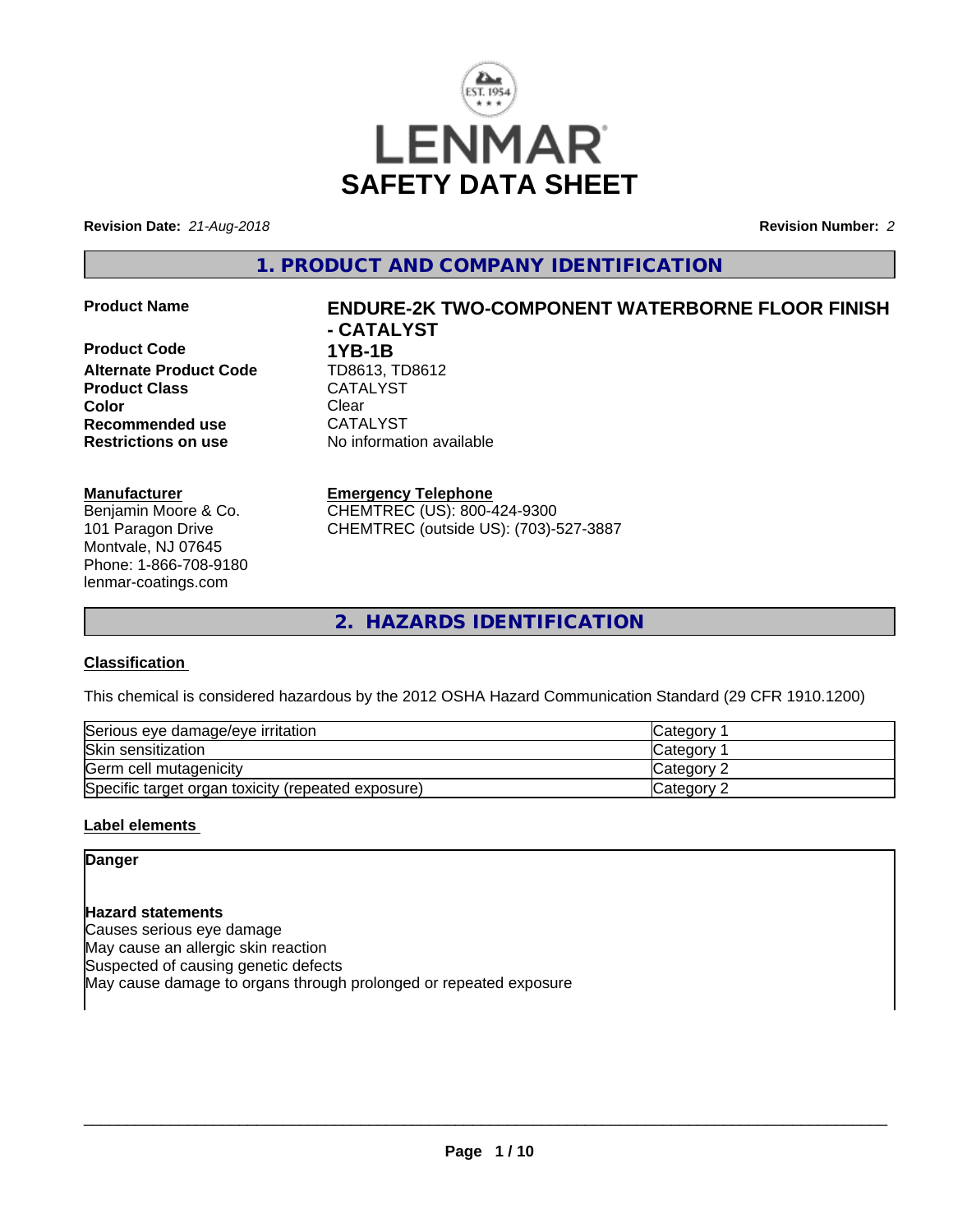

**Appearance** light yellow liquid

**Odor** amine odor

#### **Precautionary Statements - Prevention**

Obtain special instructions before use Do not handle until all safety precautions have been read and understood Use personal protective equipment as required Contaminated work clothing should not be allowed out of the workplace Wear protective gloves Do not breathe dust/fume/gas/mist/vapors/spray

#### **Precautionary Statements - Response**

IF exposed or concerned: Get medical advice/attention **Eyes** IF IN EYES: Rinse cautiously with water for several minutes. Remove contact lenses, if present and easy to do. Continue rinsing Immediately call a POISON CENTER or doctor/physician **Skin** IF ON SKIN: Wash with plenty of soap and water If skin irritation or rash occurs: Get medical advice/attention

Wash contaminated clothing before reuse

#### **Precautionary Statements - Storage**

Store locked up

#### **Precautionary Statements - Disposal**

Dispose of contents/container to an approved waste disposal plant

#### **Hazards not otherwise classified (HNOC)**

Not applicable

# **Other information**

No information available

#### **Other hazards**

 **IMPORTANT:** Designed to be mixed with other components. Mixture will have hazards of all components. Before opening packages, read all warning labels. Follow all precautions.

**3. COMPOSITION/INFORMATION ON INGREDIENTS**

| <b>Chemical name</b>                          | ^^`<br>™ NO.<br>unc                                  | $\mathbf{a}$<br>W۵ir<br>ماتمت<br>ant-*<br>n |
|-----------------------------------------------|------------------------------------------------------|---------------------------------------------|
| $\sim$<br>tunctional<br>l aziridine<br>Polvi⊾ | $\cdots$<br>___<br>6426.<br>$-1 - 1$<br>ື<br>$\cdot$ | 0٥                                          |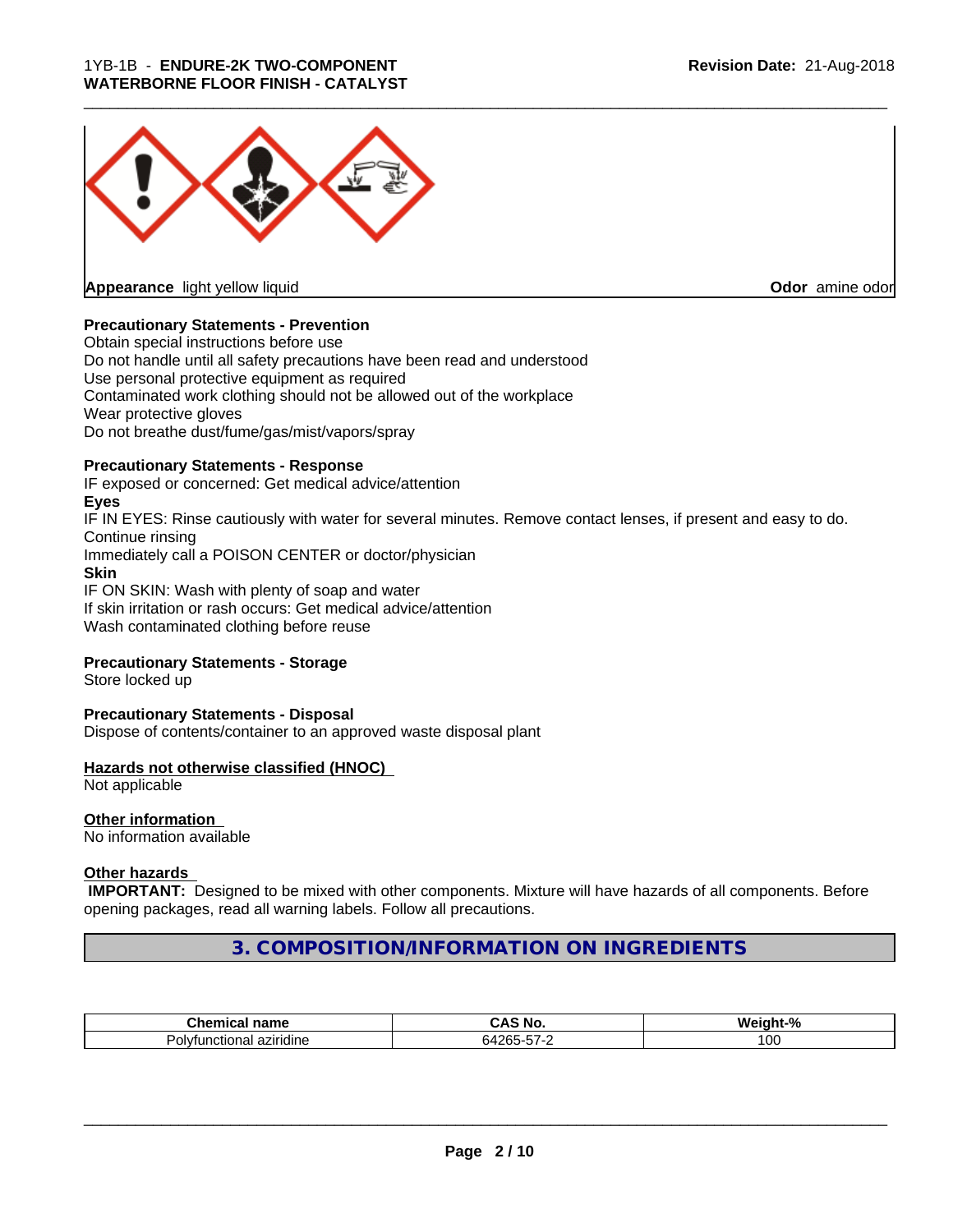|                                                  | <b>4. FIRST AID MEASURES</b>                                                                                                                                                                                                                                                                                           |
|--------------------------------------------------|------------------------------------------------------------------------------------------------------------------------------------------------------------------------------------------------------------------------------------------------------------------------------------------------------------------------|
| <b>General Advice</b>                            | Call a poison control center or doctor for treatment advice. Have the product<br>containers or label with you when calling a poison control center or doctor, or<br>going for treatment.                                                                                                                               |
| <b>Eye Contact</b>                               | Immediate medical attention is required. Call a poison control center or doctor for<br>treatment advice. Rinse immediately with plenty of water, also under the eyelids,<br>for at least 15 minutes. Remove contact lenses, if present, after the first 5 minutes,<br>then continue rinsing.                           |
| <b>Skin Contact</b>                              | Immediate medical attention is required. Call a poison control center or doctor for<br>treatment advice. Wash off immediately with soap and plenty of water for at least<br>15 minutes while removing all contaminated clothing and shoes. Wash clothing<br>before reuse. Destroy contaminated articles such as shoes. |
| <b>Inhalation</b>                                | Call a physician or Poison Control Center immediately. IF INHALED: Remove to<br>fresh air and keep at rest in a position comfortable for breathing. If not breathing,<br>give artificial respiration.                                                                                                                  |
| Ingestion                                        | Immediate medical attention is required. Call a physician or Poison Control<br>Center. Rinse mouth with water. Do not induce vomiting without medical advice. If<br>spontaneous vomiting occurs, place the victim's head below knee level. Never<br>give anything by mouth to an unconscious person.                   |
| <b>Protection Of First-Aiders</b>                | Use personal protective equipment.                                                                                                                                                                                                                                                                                     |
| <b>Most Important</b><br><b>Symptoms/Effects</b> | Causes burns to skin and eyes. May cause allergic skin reaction. Most Important<br>Symptoms and Effects. Burning.                                                                                                                                                                                                      |
| <b>Notes To Physician</b>                        | Treat symptomatically.                                                                                                                                                                                                                                                                                                 |
|                                                  | 5. FIRE-FIGHTING MEASURES                                                                                                                                                                                                                                                                                              |

| <b>Suitable Extinguishing Media</b>                                    | Foam, dry powder or water. Use extinguishing measures<br>that are appropriate to local circumstances and the<br>surrounding environment, If using water or foam, prevent<br>product and runoff from entering drains, sewers or surface<br>water due to high toxicity to aquatic organisms. |
|------------------------------------------------------------------------|--------------------------------------------------------------------------------------------------------------------------------------------------------------------------------------------------------------------------------------------------------------------------------------------|
| <b>Protective Equipment And Precautions For</b><br><b>Firefighters</b> | As in any fire, wear self-contained breathing apparatus<br>pressure-demand, MSHA/NIOSH (approved or equivalent)<br>and full protective gear.                                                                                                                                               |
| <b>Hazardous combustion products</b>                                   | Burning may result in carbon dioxide, carbon monoxide<br>and other combustion products of varying composition<br>which may be toxic and/or irritating.                                                                                                                                     |
| <b>Specific Hazards Arising From The Chemical</b>                      | Keep product and empty container away from heat and<br>sources of ignition. Closed containers may rupture if<br>exposed to fire or extreme heat.                                                                                                                                           |
| <b>Sensitivity To Mechanical Impact</b>                                | No.                                                                                                                                                                                                                                                                                        |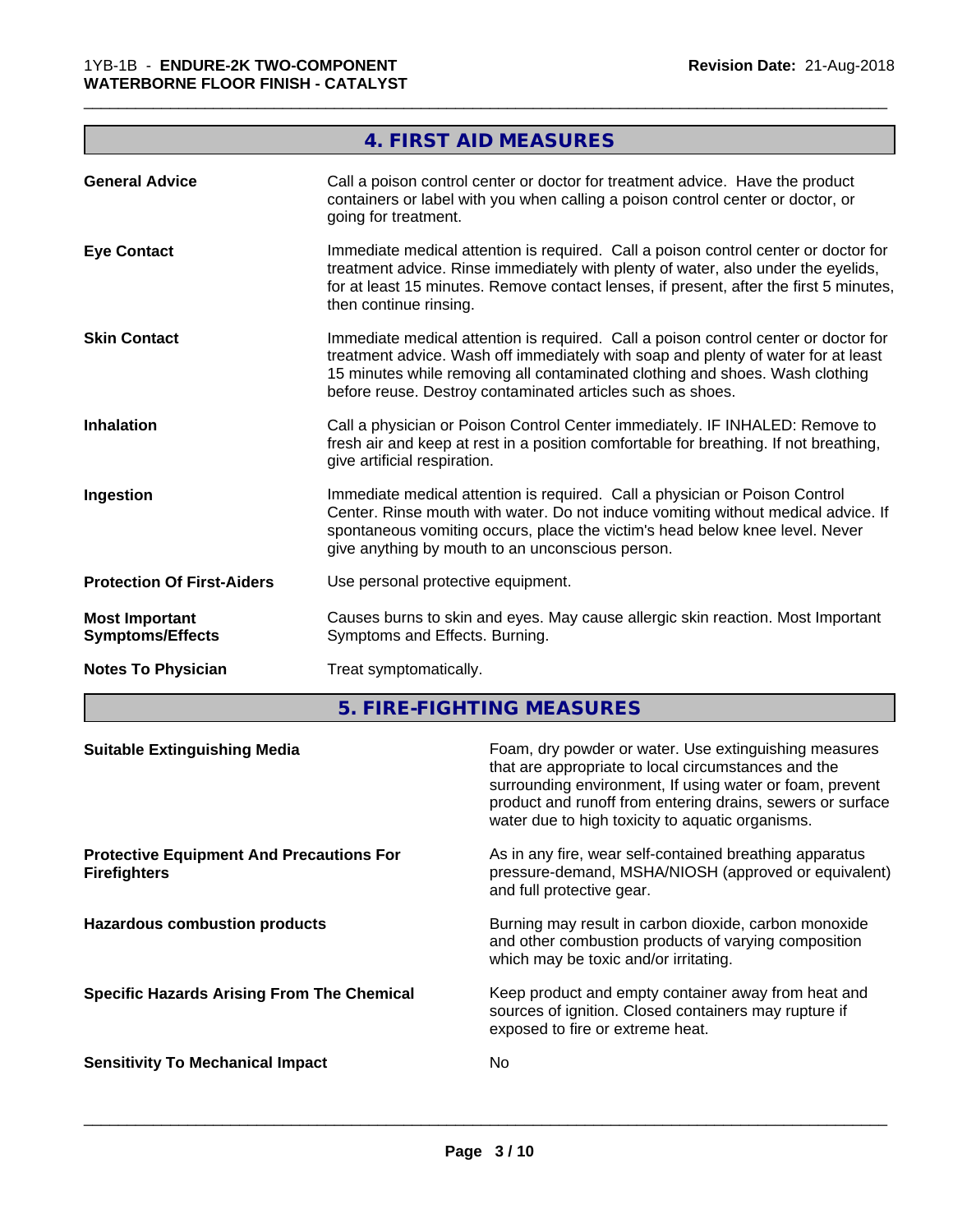| <b>Sensitivity To Static Discharge</b>                                           |                 | Yes                                    |                                |
|----------------------------------------------------------------------------------|-----------------|----------------------------------------|--------------------------------|
| <b>Flash Point Data</b><br>Flash Point (°F)<br>Flash Point (°C)<br><b>Method</b> |                 | 487.4<br>253.0<br>Setaflash closed cup |                                |
| <b>Flammability Limits In Air</b>                                                |                 |                                        |                                |
| Lower flammability limit:<br><b>Upper flammability limit:</b>                    |                 | Not available<br>Not available         |                                |
| <b>NFPA</b><br>Health: $3$                                                       | Flammability: 1 | <b>Instability: 1</b>                  | <b>Special: Not Applicable</b> |

#### **NFPA Legend**

- 0 Not Hazardous
- 1 Slightly
- 2 Moderate
- 3 High
- 4 Severe

*The ratings assigned are only suggested ratings, the contractor/employer has ultimate responsibilities for NFPA ratings where this system is used.*

*Additional information regarding the NFPA rating system is available from the National Fire Protection Agency (NFPA) at www.nfpa.org.*

# **6. ACCIDENTAL RELEASE MEASURES**

| <b>Personal Precautions</b>                                                                                                                                                     | Keep people away from and upwind of spill/leak. Avoid contact with skin, eyes and<br>inhalation of vapors. Do not touch damaged containers or spilled material unless<br>wearing appropriate protective clothing. Ensure adequate ventilation. Remove all<br>sources of ignition.                                                                                                                                                                                                                    |  |  |
|---------------------------------------------------------------------------------------------------------------------------------------------------------------------------------|------------------------------------------------------------------------------------------------------------------------------------------------------------------------------------------------------------------------------------------------------------------------------------------------------------------------------------------------------------------------------------------------------------------------------------------------------------------------------------------------------|--|--|
| <b>Other Information</b>                                                                                                                                                        | Prevent further leakage or spillage if safe to do so. Do not allow material to<br>contaminate ground water system. Prevent product from entering drains. Do not<br>flush into surface water or sanitary sewer system. Local authorities should be<br>advised if significant spillages cannot be contained.                                                                                                                                                                                           |  |  |
| <b>Environmental precautions</b>                                                                                                                                                | See Section 12 for additional Ecological Information.                                                                                                                                                                                                                                                                                                                                                                                                                                                |  |  |
| Dam up. Soak up with inert absorbent material. Pick up and transfer to properly<br><b>Methods for Cleaning Up</b><br>labeled containers. Clean contaminated surface thoroughly. |                                                                                                                                                                                                                                                                                                                                                                                                                                                                                                      |  |  |
|                                                                                                                                                                                 |                                                                                                                                                                                                                                                                                                                                                                                                                                                                                                      |  |  |
|                                                                                                                                                                                 | 7. HANDLING AND STORAGE                                                                                                                                                                                                                                                                                                                                                                                                                                                                              |  |  |
| <b>Handling</b>                                                                                                                                                                 | Avoid contact with skin, eyes and clothing. Do not breathe vapours/dust. Wear<br>personal protective equipment. Use only in area provided with appropriate exhaust<br>ventilation. In case of insufficient ventilation, wear suitable respiratory equipment.<br>Keep away from open flames, hot surfaces and sources of ignition. Containers,<br>even those that have been emptied, can contain vapors. Do not cut, drill, grind,<br>weld or perform similar operations on or near empty containers. |  |  |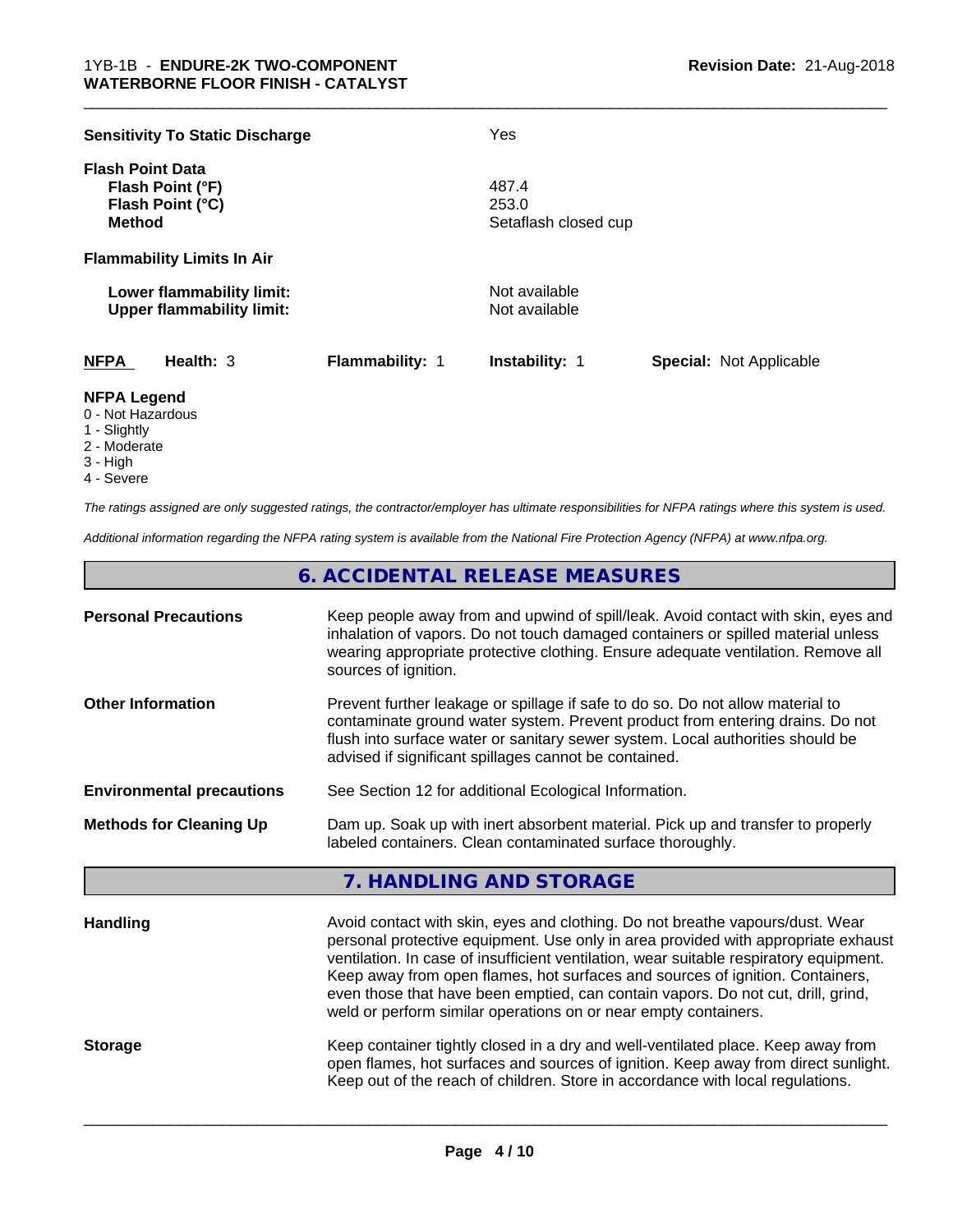Ensure that leaks or spills cannot reach drains, sewers or surface waters.

\_\_\_\_\_\_\_\_\_\_\_\_\_\_\_\_\_\_\_\_\_\_\_\_\_\_\_\_\_\_\_\_\_\_\_\_\_\_\_\_\_\_\_\_\_\_\_\_\_\_\_\_\_\_\_\_\_\_\_\_\_\_\_\_\_\_\_\_\_\_\_\_\_\_\_\_\_\_\_\_\_\_\_\_\_\_\_\_\_\_\_\_\_

**Incompatible Materials Incompatible with strong acids and bases and strong oxidizing agents.** 

# **8. EXPOSURE CONTROLS / PERSONAL PROTECTION**

#### **Exposure Limits**

*No exposure limits have been established for this product.*

#### **Legend**

ACGIH - American Conference of Governmental Industrial Hygienists Exposure Limits OSHA - Occupational Safety & Health Administration Exposure Limits N/E - Not Established

| <b>Engineering Measures</b> | Ensure adequate ventilation, especially in confined areas. |  |
|-----------------------------|------------------------------------------------------------|--|
|-----------------------------|------------------------------------------------------------|--|

**Personal Protective Equipment**

| <b>Eye/Face Protection</b>    | Tightly fitting safety goggles If splashes are likely to occur, wear: Face-shield                                                                                                                                                                                                                                            |
|-------------------------------|------------------------------------------------------------------------------------------------------------------------------------------------------------------------------------------------------------------------------------------------------------------------------------------------------------------------------|
| <b>Skin Protection</b>        | Long sleeved clothing. Protective gloves.                                                                                                                                                                                                                                                                                    |
| <b>Respiratory Protection</b> | In operations where exposure limits are exceeded, use a NIOSH approved<br>respirator that has been selected by a technically qualified person for the specific<br>work conditions. When spraying the product or applying in confined areas, wear a<br>NIOSH approved respirator specified for paint spray or organic vapors. |
| <b>Hygiene Measures</b>       | Avoid contact with skin, eyes and clothing. Remove and wash contaminated<br>clothing before re-use. Contaminated work clothing should not be allowed out of<br>the workplace. Do not breathe vapors/dust. Wash thoroughly after handling. Do<br>not eat, drink or smoke when using this product.                             |

| 9. PHYSICAL AND CHEMICAL PROPERTIES |  |
|-------------------------------------|--|
|-------------------------------------|--|

| Appearance<br>Odor<br><b>Odor Threshold</b><br>Density (Ibs/gal) | light yellow liquid<br>amine odor<br>No information available<br>$8.8 - 9.1$     |
|------------------------------------------------------------------|----------------------------------------------------------------------------------|
| <b>Specific Gravity</b>                                          | $1.07 - 1.09$                                                                    |
| рH<br><b>Viscosity (cps)</b><br>Solubility(ies)                  | No information available<br>No information available<br>No information available |
| <b>Water solubility</b>                                          | No information available                                                         |
| <b>Evaporation Rate</b>                                          | No information available                                                         |
| Vapor pressure @20 °C (kPa)                                      | No information available                                                         |
| Vapor density                                                    | No information available                                                         |
| Wt. % Solids                                                     | $95 - 100$                                                                       |
| Vol. % Solids                                                    | $95 - 100$                                                                       |
| Wt. % Volatiles                                                  | $0 - 5$                                                                          |
| Vol. % Volatiles                                                 | $0 - 5$                                                                          |
| <b>VOC Regulatory Limit (g/L)</b>                                | $<$ 350                                                                          |
| <b>Boiling Point (°F)</b>                                        | No information available                                                         |
| <b>Boiling Point (°C)</b>                                        | No information available                                                         |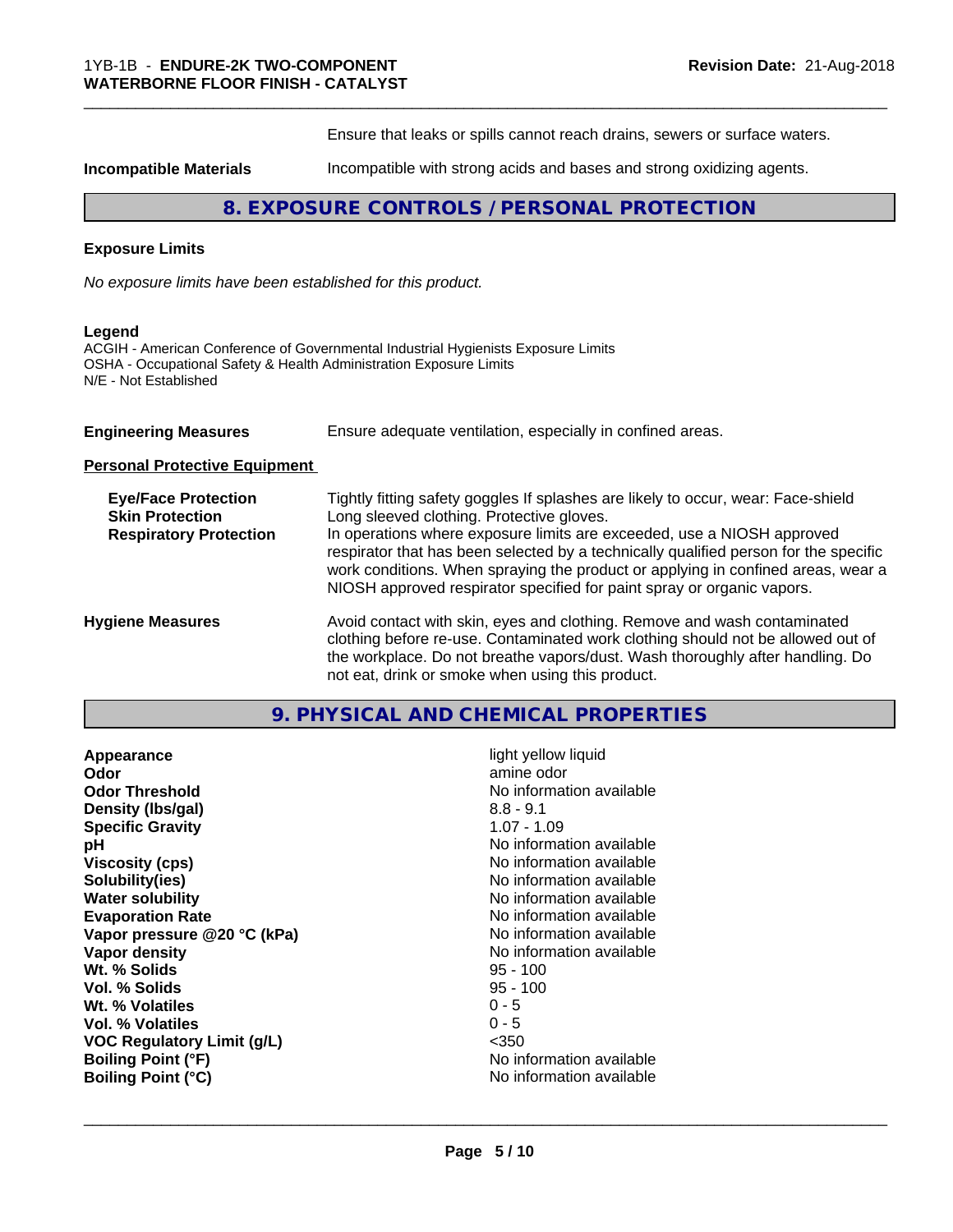- **Freezing Point (°F)**<br> **Freezing Point (°C)**<br> **Freezing Point (°C)**<br> **No** information available **Freezing Point (°C)** No information available to the North A87.4 No information and A87.4 **Flash Point (°F) Flash Point (°C)** 253.0 **Method** Setaflash closed cup **Flammability (solid, gas)** Not applicable **Upper flammability limit:** No information available **Lower flammability limit:**<br> **Autoignition Temperature (°F)** No information available<br>
No information available **Autoignition Temperature (°F) Autoignition Temperature (°C)** No information available **Decomposition Temperature (°F)** No information available **Decomposition Temperature (°C)** No information available **Partition coefficient** No information available
- 

# **10. STABILITY AND REACTIVITY**

**Reactivity Not Applicable Not Applicable** 

**Chemical Stability Stability** Stable under normal conditions. Hazardous polymerisation does not occur.

**Conditions to avoid Keep away from open flames, hot surfaces, static Conditions to avoid Keep away from open flames**, hot surfaces, static electricity and sources of ignition.

**Incompatible Materials Incompatible with strong acids and bases and strong** oxidizing agents.

**Hazardous Decomposition Products** Thermal decomposition can lead to release of irritating gases and vapors.

**Possibility of hazardous reactions** None under normal conditions of use.

**11. TOXICOLOGICAL INFORMATION**

**Product Information**

**Information on likely routes of exposure**

**Principal Routes of Exposure** Eye contact, skin contact and inhalation.

**Acute Toxicity** 

**Product Information** No information available.

**Symptoms related to the physical,chemical and toxicological characteristics**

**Symptoms** No information available.

**Delayed and immediate effects as well as chronic effects from short and long-term exposure**

**Eye contact** Severely irritating to eyes. Causes eye burns. Risk of serious damage to eyes. **Skin contact** Repeated or prolonged skin contact may cause allergic reactions with susceptible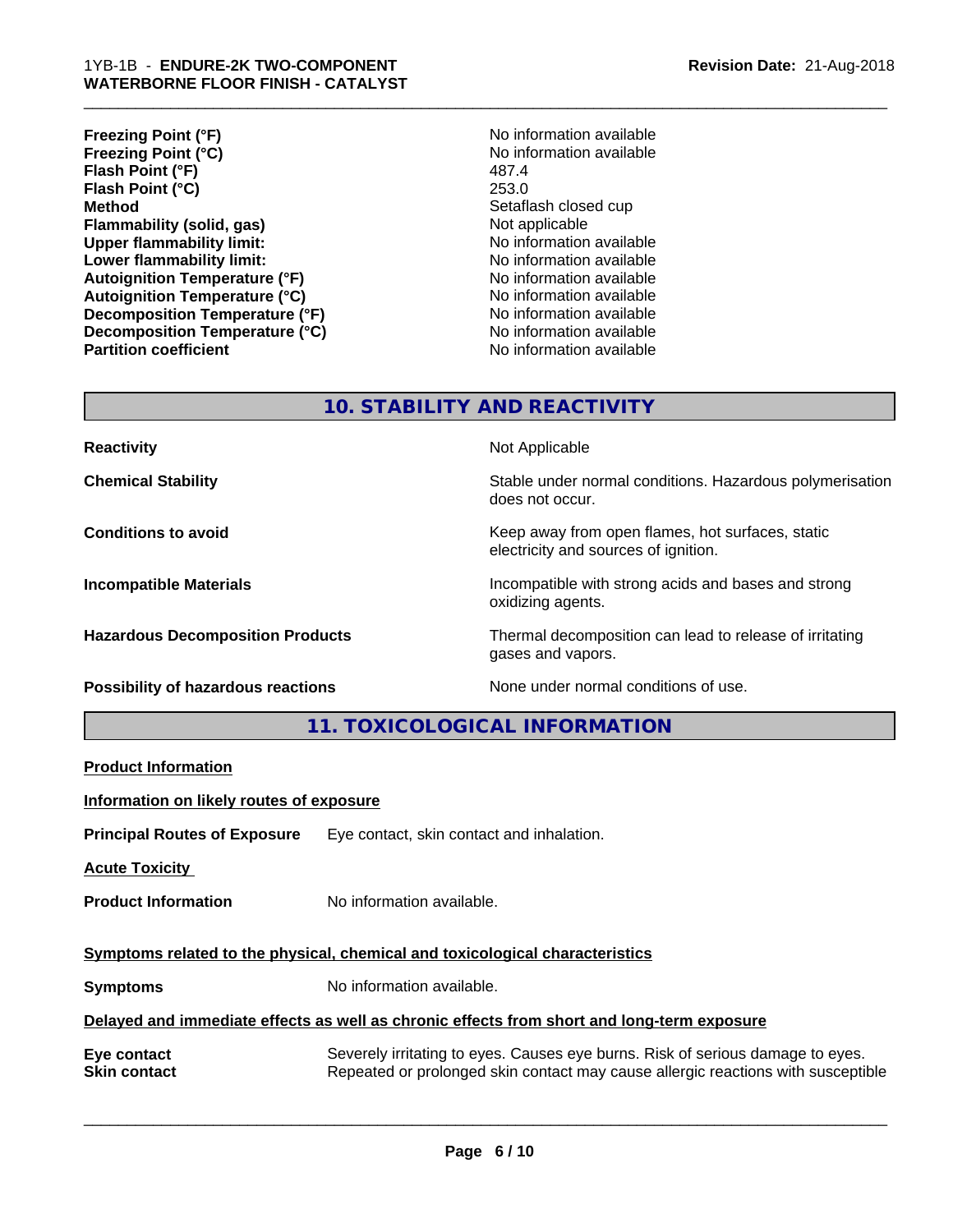| Ingestion                     | persons.<br>Accidental ingestion will cause corrosive burns to the mouth, throat, and digestive<br>tract including stomach.                                |
|-------------------------------|------------------------------------------------------------------------------------------------------------------------------------------------------------|
| <b>Inhalation</b>             | Irritating to respiratory system. Corrosive to nose, throat and respiratory tract. May<br>cause additional effects as listed under "Ingestion".            |
| <b>Sensitization</b>          | May cause an allergic skin reaction.                                                                                                                       |
| <b>Neurological Effects</b>   | No information available.                                                                                                                                  |
| <b>Mutagenic Effects</b>      | Suspected of causing genetic defects.                                                                                                                      |
| <b>Reproductive Effects</b>   | No information available.                                                                                                                                  |
| <b>Developmental Effects</b>  | No information available.                                                                                                                                  |
| <b>Target organ effects</b>   | No information available.                                                                                                                                  |
| STOT - repeated exposure      | Causes damage to organs through prolonged or repeated exposure if inhaled.<br>Causes damage to organs through prolonged or repeated exposure if swallowed. |
|                               | May cause disorder and damage to the. Eyes. Skin. Respiratory system. Digestive                                                                            |
|                               | System.                                                                                                                                                    |
| <b>STOT - single exposure</b> | No information available.                                                                                                                                  |
| Other adverse effects         | No information available.                                                                                                                                  |
| <b>Aspiration Hazard</b>      | May be harmful if swallowed and enters airways. Small amounts of this product                                                                              |
|                               | aspirated into the respiratory system during ingestion or vomiting may cause mild<br>to severe pulmonary injury, possibly progressing to death.            |
|                               |                                                                                                                                                            |

#### **Numerical measures of toxicity**

**The following values are calculated based on chapter 3.1 of the GHS document**

**ATEmix (oral)** 2006 mg/kg

**Component Information**

**Acute Toxicity** 

# **Carcinogenicity**

*There are no known carcinogenic chemicals in this product above reportable levels.*

**12. ECOLOGICAL INFORMATION**

#### **Ecotoxicity Effects**

The environmental impact of this product has not been fully investigated.

#### **Product Information**

# **Acute Toxicity to Fish**

No information available

#### **Acute Toxicity to Aquatic Invertebrates**

No information available

#### **Acute Toxicity to Aquatic Plants**

No information available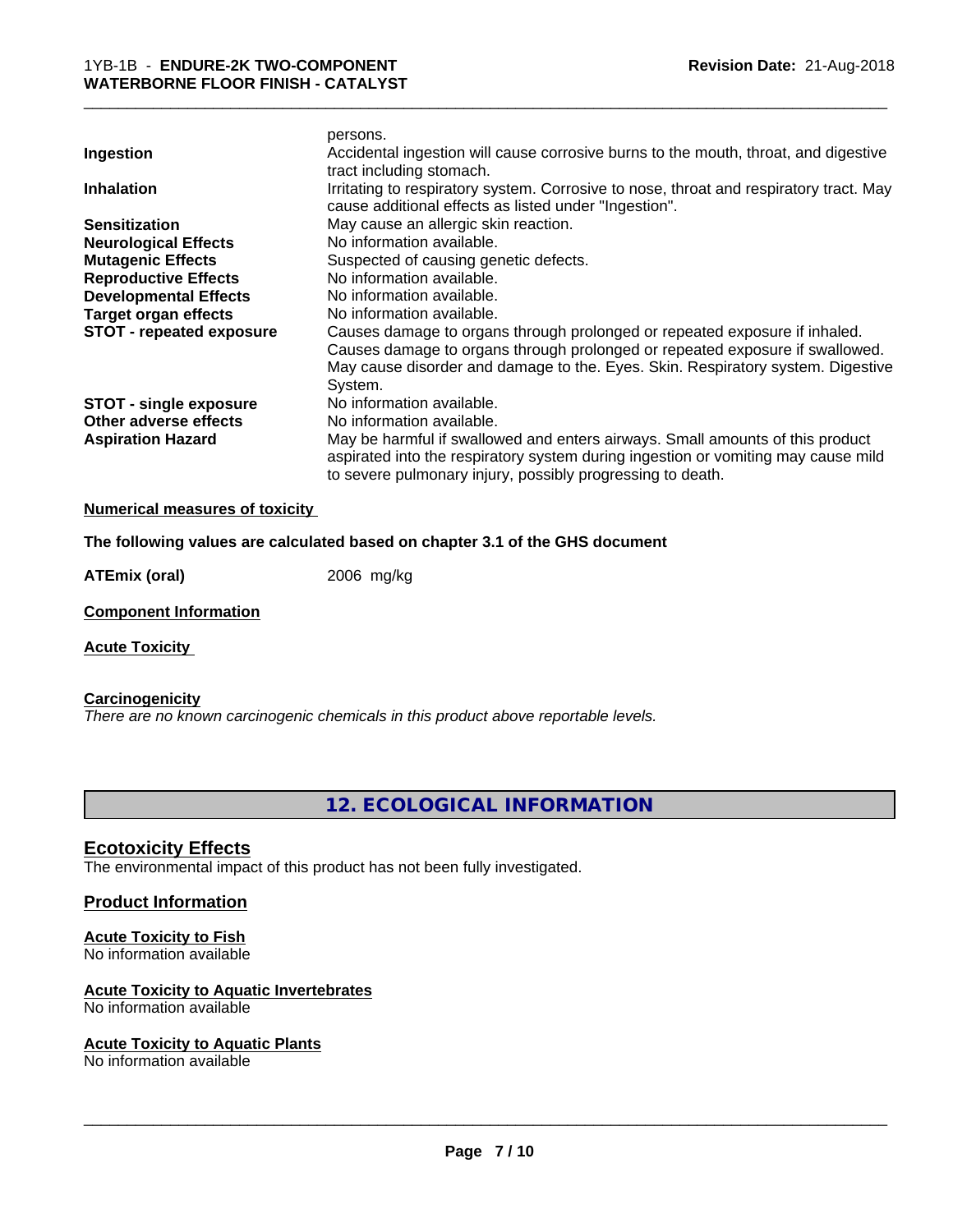#### **Persistence / Degradability**

No information available.

#### **Bioaccumulation**

No information available.

#### **Mobility in Environmental Media**

No information available.

#### **Ozone**

No information available

#### **Component Information**

#### **Acute Toxicity to Fish**

No information available

#### **Acute Toxicity to Aquatic Invertebrates**

No information available

#### **Acute Toxicity to Aquatic Plants**

No information available

|                                | 13. DISPOSAL CONSIDERATIONS                                                                                                                                                                                               |
|--------------------------------|---------------------------------------------------------------------------------------------------------------------------------------------------------------------------------------------------------------------------|
| <b>Waste Disposal Method</b>   | Dispose of in accordance with federal, state, and local regulations. Local<br>requirements may vary, consult your sanitation department or state-designated<br>environmental protection agency for more disposal options. |
| <b>Empty Container Warning</b> | Emptied containers may retain product residue. Follow label warnings even after<br>container is emptied. Residual vapors may explode on ignition.                                                                         |
|                                | 14. TRANSPORT INFORMATION                                                                                                                                                                                                 |
| <b>DOT</b>                     | Not regulated                                                                                                                                                                                                             |
| <b>ICAO / IATA</b>             | Contact the preparer for further information.                                                                                                                                                                             |
| <b>IMDG/IMO</b>                | Contact the preparer for further information.                                                                                                                                                                             |
|                                | <b>15. REGULATORY INFORMATION</b>                                                                                                                                                                                         |

# **International Inventories**

| <b>TSCA: United States</b> | Yes - All components are listed or exempt. |
|----------------------------|--------------------------------------------|
| <b>DSL: Canada</b>         | No - Not all of the components are listed. |
|                            | One or more component is listed on NDSL.   |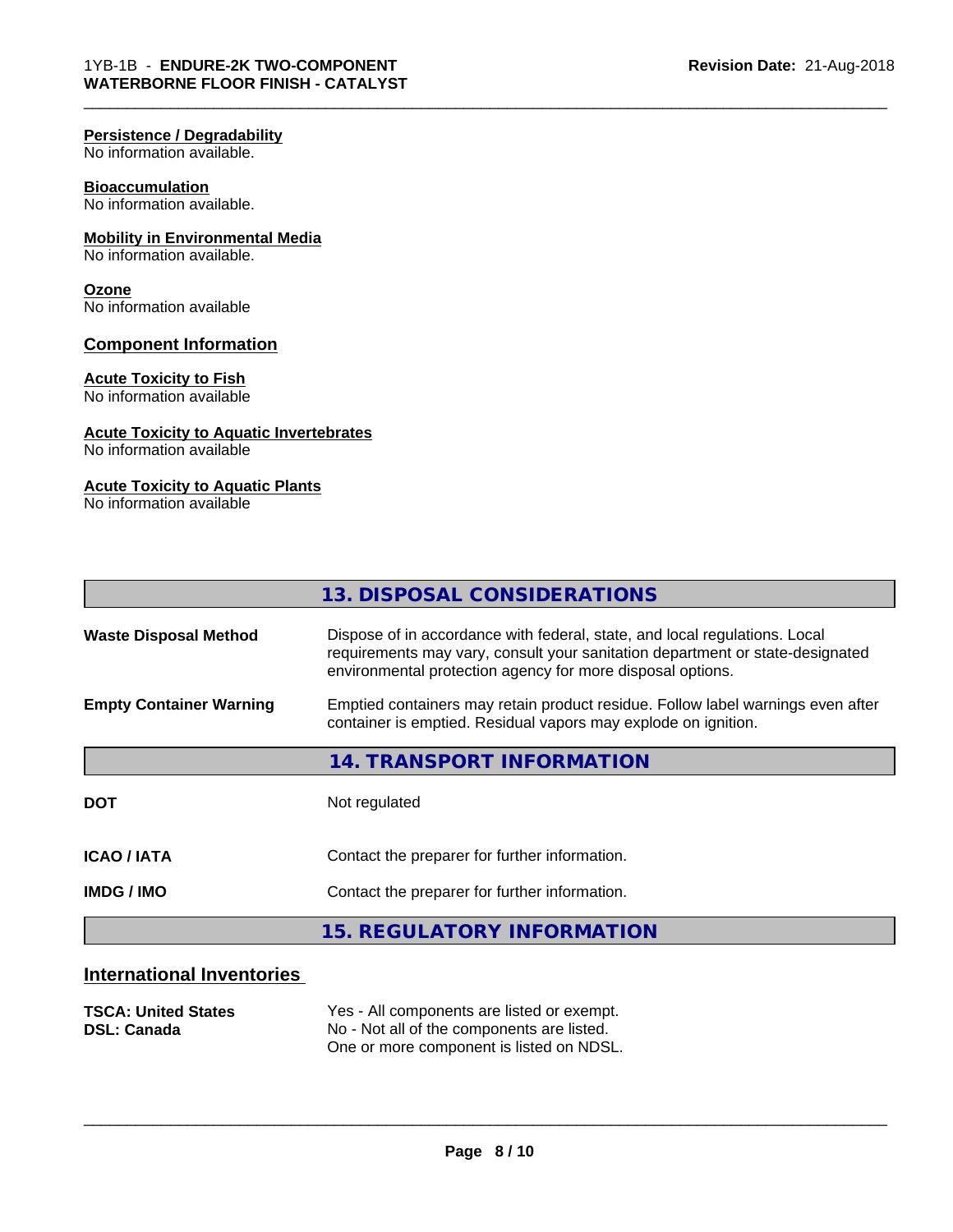# **Federal Regulations**

#### **SARA 311/312 hazardous categorization**

| Acute health hazard               | Yes |  |
|-----------------------------------|-----|--|
| Chronic Health Hazard             | Yes |  |
| Fire hazard                       | N٥  |  |
| Sudden release of pressure hazard | Nο  |  |
| Reactive Hazard                   | Yes |  |

#### **SARA 313**

Section 313 of Title III of the Superfund Amendments and Reauthorization Act of 1986 (SARA). This product contains a chemical or chemicals which are subject to the reporting requirements of the Act and Title 40 of the Code of Federal Regulations, Part 372:

\_\_\_\_\_\_\_\_\_\_\_\_\_\_\_\_\_\_\_\_\_\_\_\_\_\_\_\_\_\_\_\_\_\_\_\_\_\_\_\_\_\_\_\_\_\_\_\_\_\_\_\_\_\_\_\_\_\_\_\_\_\_\_\_\_\_\_\_\_\_\_\_\_\_\_\_\_\_\_\_\_\_\_\_\_\_\_\_\_\_\_\_\_

*None*

**Clean Air Act,Section 112 Hazardous Air Pollutants (HAPs) (see 40 CFR 61)**

This product contains the following HAPs:

*None*

### **US State Regulations**

#### **California Proposition 65**

**AVIMARNING:** Cancer and Reproductive Harm– www.P65warnings.ca.gov

#### **State Right-to-Know**

| Chemical<br>name            | - -<br>-aulluscus - | . Jersev<br><b>Nev</b> | <b>`nsvivania</b> |
|-----------------------------|---------------------|------------------------|-------------------|
| (Dimethylamino)ethanol<br>_ |                     |                        |                   |
| -<br>ropvlenimine<br>$-1$   |                     |                        |                   |

#### **Legend**

X - Listed

**16. OTHER INFORMATION**

**HMIS** - **Health:** 3\* **Flammability:** 1 **Reactivity:** 1 **PPE:** -

 $\overline{\phantom{a}}$  ,  $\overline{\phantom{a}}$  ,  $\overline{\phantom{a}}$  ,  $\overline{\phantom{a}}$  ,  $\overline{\phantom{a}}$  ,  $\overline{\phantom{a}}$  ,  $\overline{\phantom{a}}$  ,  $\overline{\phantom{a}}$  ,  $\overline{\phantom{a}}$  ,  $\overline{\phantom{a}}$  ,  $\overline{\phantom{a}}$  ,  $\overline{\phantom{a}}$  ,  $\overline{\phantom{a}}$  ,  $\overline{\phantom{a}}$  ,  $\overline{\phantom{a}}$  ,  $\overline{\phantom{a}}$ 

#### **HMIS Legend**

- 0 Minimal Hazard
- 1 Slight Hazard
- 2 Moderate Hazard
- 3 Serious Hazard
- 4 Severe Hazard
- \* Chronic Hazard

X - Consult your supervisor or S.O.P. for "Special" handling instructions.

*Note: The PPE rating has intentionally been left blank. Choose appropriate PPE that will protect employees from the hazards the material will present under the actual normal conditions of use.*